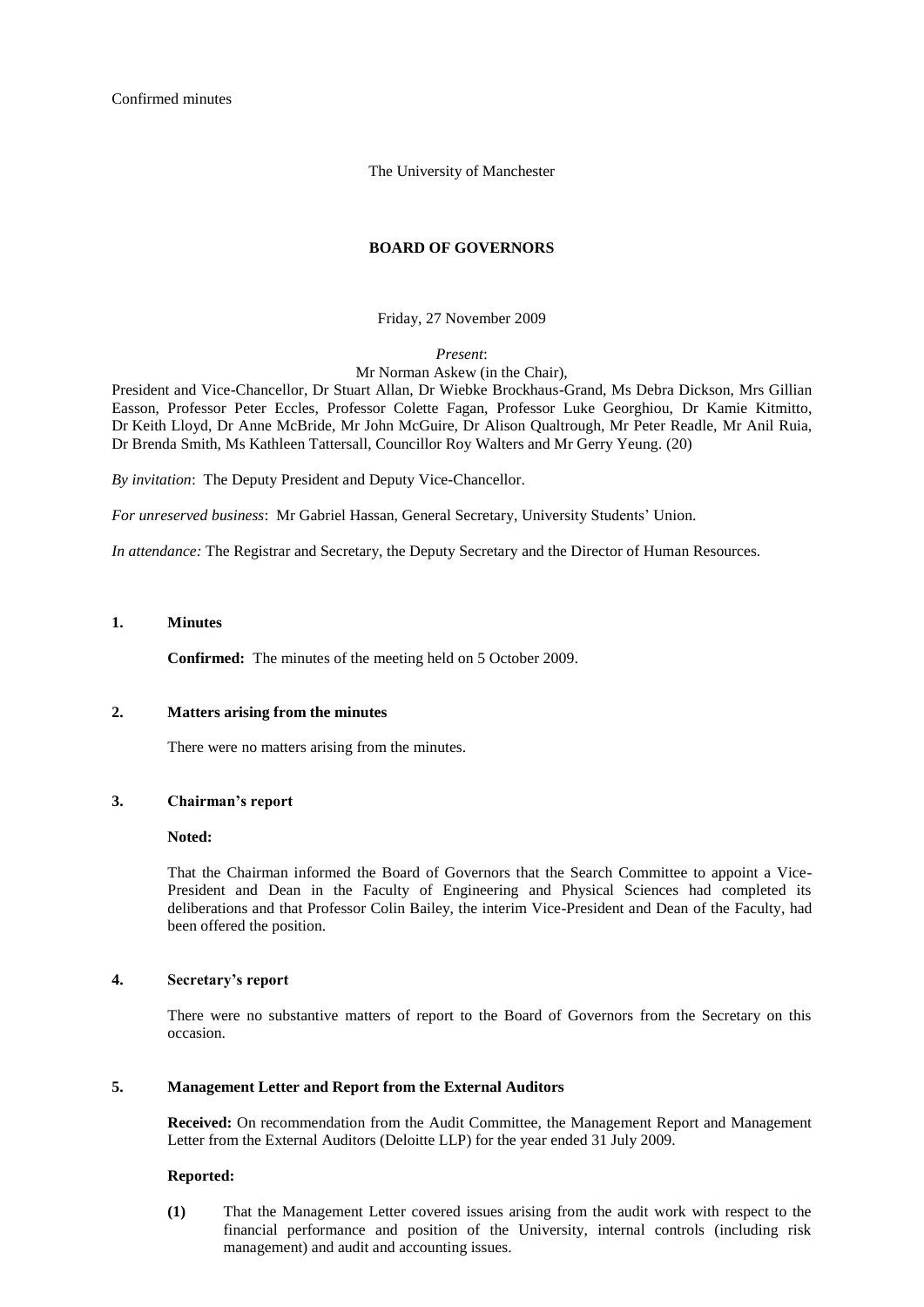- **(2)** That a review of internal audit arrangements had allowed the External Auditors to reach the view that reliance could be placed on the work of the Universities Internal Audit Consortium (Uniac), meaning that there was no requirement to duplicate this work.
- **(3)** That, following completion of the external audit, Deloitte LLP anticipated that they would be able to indicate that the Accounts of the University complied with the HEFCE Statement of Recommended Practice and gave a true and fair view of the University's affairs as at 31 July 2009.

## **Noted:**

- **(1)** That the Chair of the Audit Committee indicated that the Committee had received the Management Letter and accompanying Report from the External Auditors (Deloitte LLP) on the Draft Accounts at a late stage (and also received by the Committee) for the period ended 31 July 2009, and that the Management Letter had been revised since the meeting. This revision recognised the action taken by the University since the merger to redress problems in the internal control environment, and included a general management response in addition to specific management responses to each of the observations made within the Management Letter. The issues raised demanded the support of the senior management team to drive changes in the control environment, and the general management response provided evidence of this commitment.
- **(2)** That the University acknowledged that some re-centralisation and structural changes would be required in order to secure greater efficiency in the financial control environment, and in preparation for anticipated changes in the economic environment.
- **(3)** That the Management Letter and the University's responses to it would be important documents in the year with which to hold the University to account and monitor progress, as the University sought to improve its financial control environment in preparation for public funding austerity.

**Resolved:** To approve, as required by the HEFCE Code of Practice on Audit and Accountability, the onward transmission of the Management Letter to the HEFCE Assurance Service.

### **6. Letter of Representation**

**Received:** The Letter of Representation, provided in connection with the audit of the Financial Statements undertaken by the External Auditors, for the year ended 31 July 2009.

**Resolved:** That the Letter of Representation be approved by the Board for return to the external auditors.

## **7. Financial Statements**

**Received:** The audited Financial Statements for the year ended 31 July 2009, and the recommendation from the Finance Committee that they be approved.

### **Reported:**

**(1)** That the Chairman of the Finance Committee reminded members of the Board of Governors of the overriding imperative to return a surplus in the year to 31 July 2009, both pre and post exceptionals. In this context, the Chairman of the Finance Committee was pleased to report an outcome that was ahead of the anticipated position. The operating surplus, before exceptional items, of £16.8m, compared with £0.2m for 2007/08, was well ahead of expectations and confirmed the successful delivery of the University's financial plan. In addition to the significant improvement in the operating results, available cash resources at July 2009 increased by £73.4m to £167.8m, but much of this was already committed. However, he reminded members of the Board of Governors that one year could not be considered in isolation and that the University remained committed, irrespective of external economic conditions, to continue operating with a surplus, and that in doing so, it would seek to retain the capacity to invest strategically.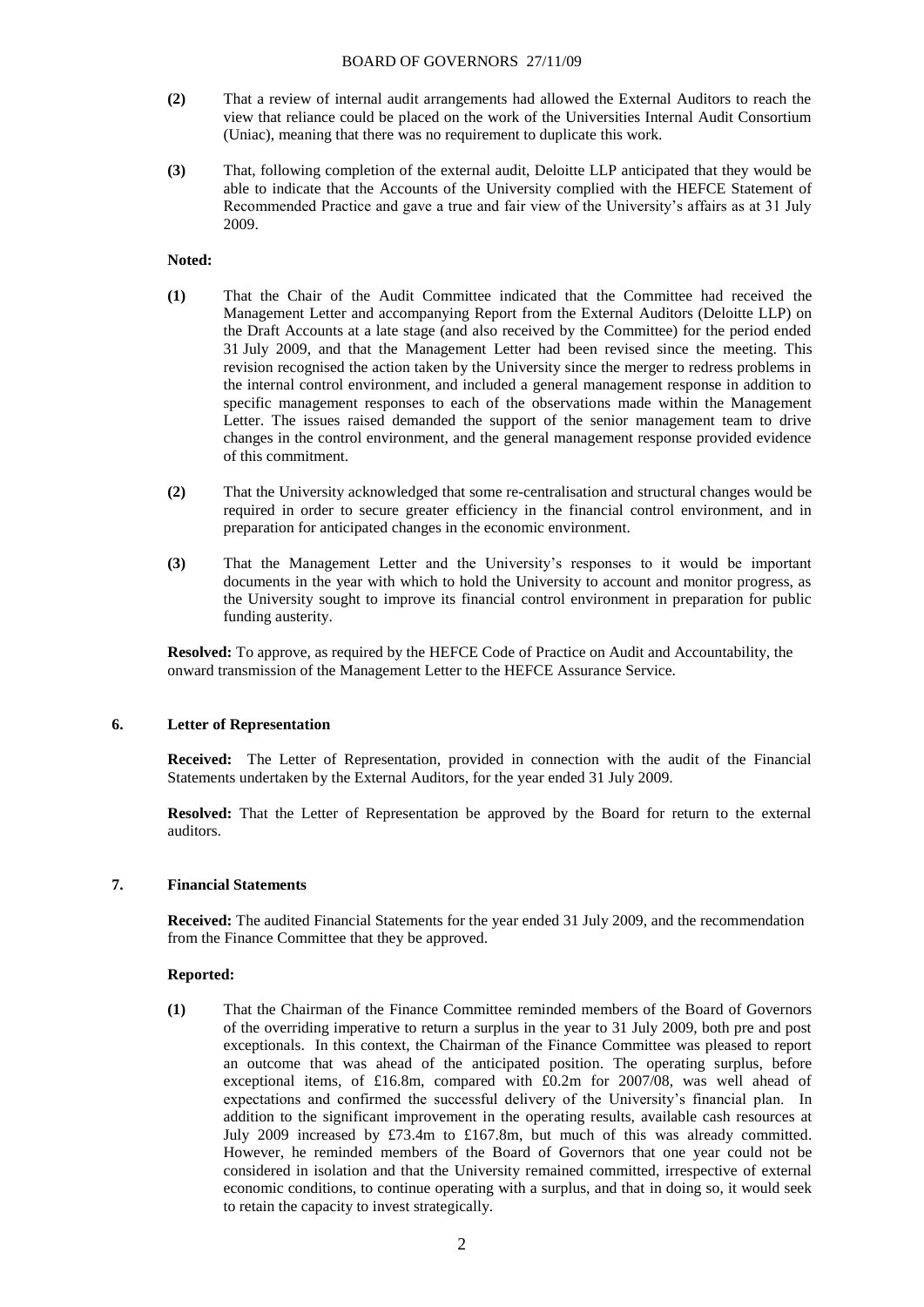**(2)** That the financial risks associated with the University of Manchester Superannuation Scheme (UMSS) and the national, University Superannuation Scheme (USS), the University's main defined benefit pension schemes, remained significant. Of the five schemes in operation at the University, USS and NHSPS were both multi-employer schemes in which it was not possible to identify the assets and liabilities of the schemes attributable to the University. Under FRS17, the deficit position amounted to £87.1m, confirming the concerns expressed in the previous accounting year.

## **Noted:**

That the Chairman of the Finance Committee sought representation from the President and Vice-Chancellor regarding any actual or potential non-compliance with laws and regulations that could have a material effect on the ability of the University to conduct its business, and therefore on the financial results as presented. The President and Vice-Chancellor provided this confirmation, citing the written representations received from the five primary budget holders within the University, namely the Vice-President and Dean of each Faculty and the Registrar and Secretary.

**Resolved:** That the Board confirm:

- **(1)** That it was not aware of any actual or potential non-compliance with law and regulations that could have a material effect on the ability of the University to conduct its business and, therefore, on the results and financial position to be disclosed in the Financial Statements for the period ended 31 July 2009.
- **(2)** That the Financial Statements for the period ended 31 July 2009 be approved for onward transmission to the Higher Education Funding Council for England (HEFCE), and that they be also forwarded to the General Assembly for comment in accordance with Statute IX.8(b).

*Forwarded to the General Assembly*

## **8. Five-Year Forecasts**

**Received:** The Five-Year Forecasts, on recommendation from the Finance Committee, and prepared for submission to HEFCE.

# **Reported:**

- **(1)** That the forecasts had been prepared by the University in line with the manner described by the President and Vice-Chancellor in June 2009. The forecasts being submitted in this planning round were not prepared on the same basis as they had been in the prior year. A detailed budget for 2009/10 had been prepared as usual, and rolled forward for 2010/11, and there was confidence that these could be delivered accurately. In providing forecasts for 2011/12, 2012/13 and beyond, however, the University had emphasised that the figures supplied were notional reflecting assumptions about which there was much less confidence.
- **(2)** That this implied that the University's cash position would require close monitoring in anticipation of tough financial conditions. In terms of the University's income sources, the projections for research grant and contract income were the most uncertain beyond 2010, as public, charitable and industrial sources of funding could be limited over the next few years.

**Resolved:** To approve the onward transmission of the Five-Year Forecasts to HEFCE.

## **9. President and Vice-Chancellor's report**

## **(1) The Report of the President and Vice-Chancellor to the Board of Governors**

### **Received:**

**(a)** A report of the President and Vice-Chancellor to the Board of Governors, which was ordered to be bound for reference.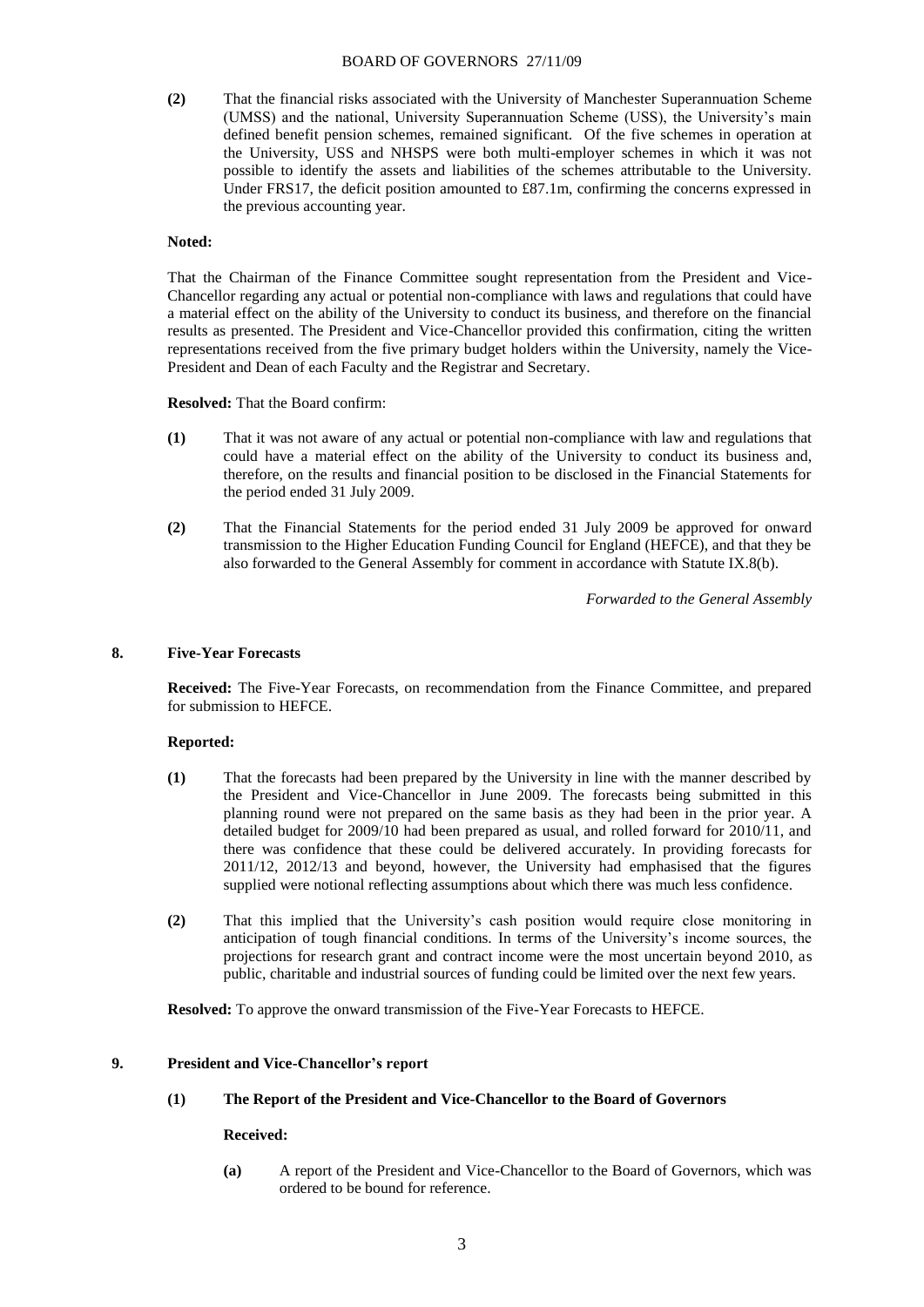**(b)** The recommendation that the Board of Governors notes the wish of Professor Alistair Ulph to retire on 30 September 2010, and wishes to place on record the deep appreciation and admiration it feels for the magnificent contribution he has made as a Vice-President and as Dean of Humanities to the consolidation of the Manchester merger and to the emergence of the new University as a major international institution well on the way to realising its ambitious *Manchester 2015* Goals.

# **Reported:**

- **(a)** That the President and Vice Chancellor provided an update on the 2009 round of Operational Performance Reviews (OPRs), which had been proceeding well. In each OPR the spirit had been frank yet collegial, and in terms of both relevance and accuracy the data on operational performance was of a quality that allowed the confident analysis of performance against plan. As a result, the 2009 round of OPRs had been effective in mapping areas of good practice and poor performance across the University, and in providing a basis for evaluating performance against the key priorities identified in the strategic and operational plans of the activity centres concerned. A singular aspect of the 2009 OPRs had been the canvassing in each OPR of the threats and opportunities likely to confront the University as a result of a deteriorating public funding environment following the next General Election. The OPR process forms the basis of the annual *Stock Take Report*, which the President and Vice-Chancellor would present to the Board's Planning and Accountability Conference in March 2010.
- **(b)** That the Planning and Accountability Conference would be dominated by consideration of the emerging external funding climate and the plans being put in place in the University to manage the attendant problems. The President reminded members, however, that the dual purpose of the Conference within the University's Planning and Accountability Cycle was for Senior Management:
	- i) To provide the Board with a detailed annual "stock-take" of performance against Plan over the previous year – in this case 2008-09; and
	- ii) To advise the Board in relation to priorities for the forthcoming year, together with recommendations for revision of the *Manchester 2015 Agenda*.

The Conference has traditionally been divided into two related sections, with Day One providing Board members with the opportunity to respond to the *Stock Take Report* and other detailed reports from management on performance against plan the previous year, and Day Two focusing on re-planning for 2009-10 and beyond. For 2010, the President indicated that the Board may wish to attenuate the retrospective aspect of the Agenda to create more time for scenario analysis and contingency planning.

- **(c)** That a new, thoroughly revised version of the University's Strategic Plan, *Towards Manchester 2015* had been issued recently with the title, *Advancing the Manchester 2015 Agenda*. This version of the *Agenda* was unchanged in breadth and vigour, and maintained the essential focus of the vision of making Manchester one of the finest universities in the world by 2015, and thereafter building on that achievement. As Board members were aware, The Plan had nevertheless been substantially re-shaped, and was now organised around three core goals and six enabling goals, and tied to a carefully chosen array of key performance indicators (KPIs), many of which might readily be benchmarked against comparator international universities.
- **(d)** That an international benchmarking exercise comparing the University's current resource base with those of a group of leading national and international institutions was presented within the President and Vice-Chancellor's report. Board members were asked to regard the analyses presented in the Appendix as indicative only for two reasons. Firstly, because much further research remains to be completed before some of the comparisons may be regarded as plausible, let alone accurate; and secondly, because the performance areas benchmarked do not at this stage correlate closely with the University's primary Key Performance Indicators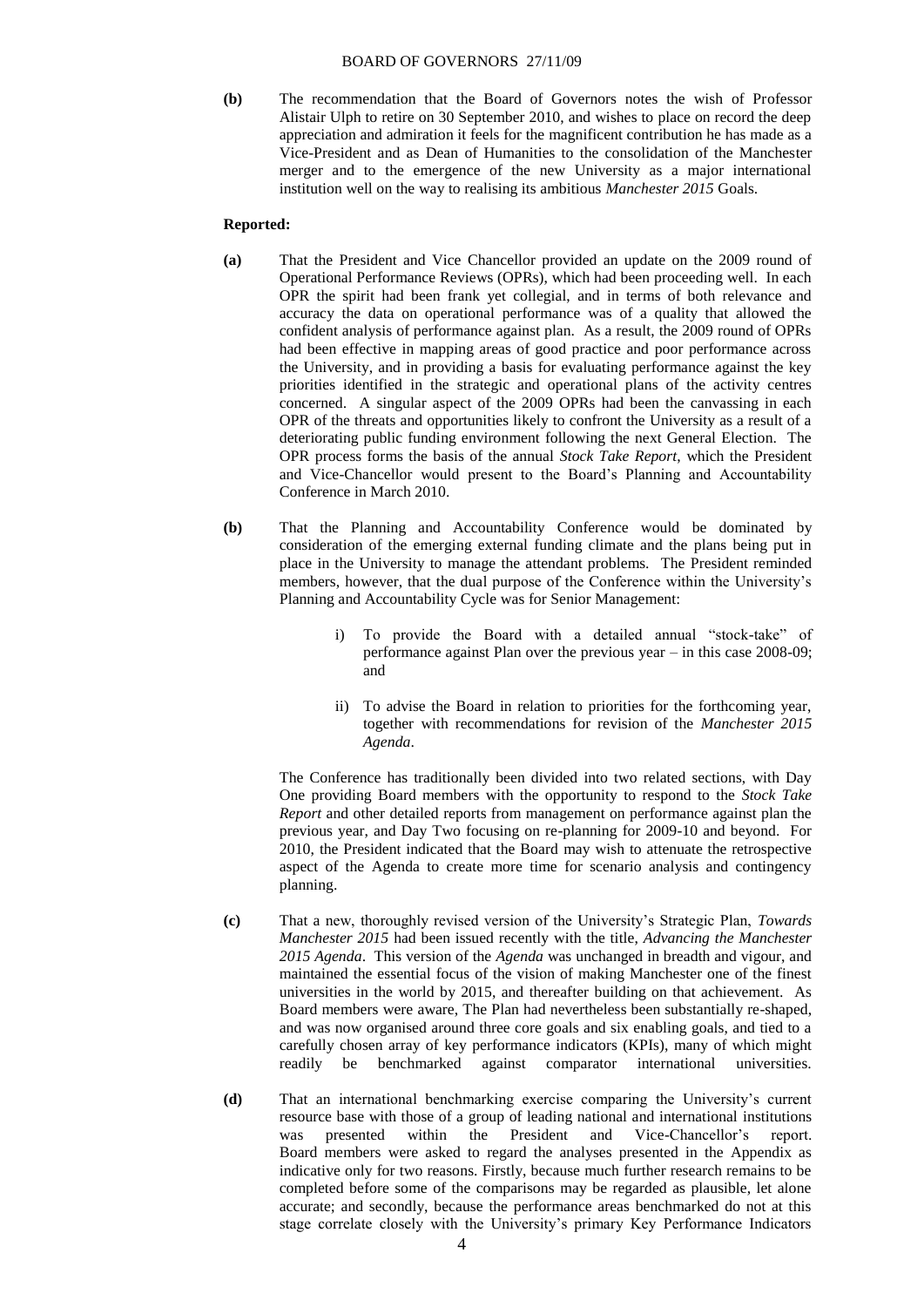(KPIs). In relation to research performance, the University was still in the process of developing a satisfactory "benchmarking" approach to the preferred KPI – *research power*. In the meantime, the Jiao Tong "World Universities Ranking" remained the best available benchmarking tool in relation to research power. This exercise was considered valuable, however, as a first step towards the kind of benchmarking exercises that would henceforth become a routine part of annual *Stock-Take Reports* to the Board of Governors.

- **(e)** That at its July Meeting, the Board was provided with a substantial Report entitled, *Guiding the University of Manchester Through Uncertainty*. The Report set out the approach The University would adopt to scope the external environment, frame planning assumptions and develop contingency plans in anticipation of major public funding austerity over the next few years. Among other measures, the Report noted the establishment of a Board of Governors' Monitoring Group charged with the responsibility of liaising closely with Senior Management as contingency plans are developed and, as appropriate, implemented. Recognising the uncertainty of future economic conditions, the Senior Executive was not only developing a set of "base case" forecasts that reflect the financial scenarios considered most likely to develop over the next five years, but was placing these "base case" estimates within a wider spectrum of funding scenarios by using *sensitivity analysis* to determine the degree of variance that might reasonably be expected between base case, best case and worst case scenarios – both in relation to each individual planning assumption and, aggregatively, in relation to overall *best* and *worst* case possibilities. These financial scenarios would become primary planning tools within the University, and the basis for contingency planning. The detailed development work currently underway would be reported to the Board of Governors in March 2010, although even then the planning assumptions upon which they are based will remain in many respects conjectural. Only when a new Government unveils its spending plans (probably in an Autumn Budget Statement in 2010) was it anticipated that senior managers would be able to form a clear picture of the actual funding scenarios that will have to be managed.
- **(f)** That the President and Vice-Chancellor reported that final student figures (registrations) would not be available until after the official HESES census date of 1 December, but that early indications showed that the University had managed to hold domestic and EU undergraduate student enrolments below the level at which the University would have become liable for HEFCE sanctions for over-enrolling, noting that was no easy task in a situation involving a number of imponderables, including new UCAS processes and uncertainty about student enrolment and re-enrolment rates during an economic downturn. In relation to international student enrolments, all that it was possible to say at the time of making his Report was that current data on the numbers of students who have registered and paid fees indicated enrolment outcomes were substantially ahead of target. A further report would be made in the New Year.
- **(g)** That the "Academic Ranking of World Universities" carried out annually by the Institute of Higher Education in China's Shanghai Jiao Tong University, was generally regarded by research-led universities around the world as the most reliable of international rankings. Given the importance the Jiao Tong Index as a barometer of the University's progress it ws disappointing that in the 2009 Rankings the University has slipped one place from  $40^{th}$  to  $41^{st}$ . This may reflect nothing more significant than the University's advance by a remarkable eight places in 2008 was an exaggerated adjustment in a single year, and that a move from  $48<sup>th</sup>$  to  $41<sup>st</sup>$  over two years was more consistent with the normal evolution of the Index. Alternatively, the 2008 outcome may have reflected the pre-RAE2008 "bunching" of research appointments and publications as the University sought to maximise its RAE performance. Reluctant to accept either suggestion as an explanation, the President and Vice-Chancellor had asked Professor Rothwell and the Associate Vice-Presidents (Research) to examine the 2009 outcome and to consider in the process whether there are further initiatives that we might sensibly take to facilitate a resumption in 2010 of Manchester's impressive progress up the "World Universities Ranking" since 2004.
- **(h)** That Professor Alistair Ulph (Vice-president and Dean of the Faculty of Humanities) had indicated his wish to retire on 30 September 2010. The President and Vice-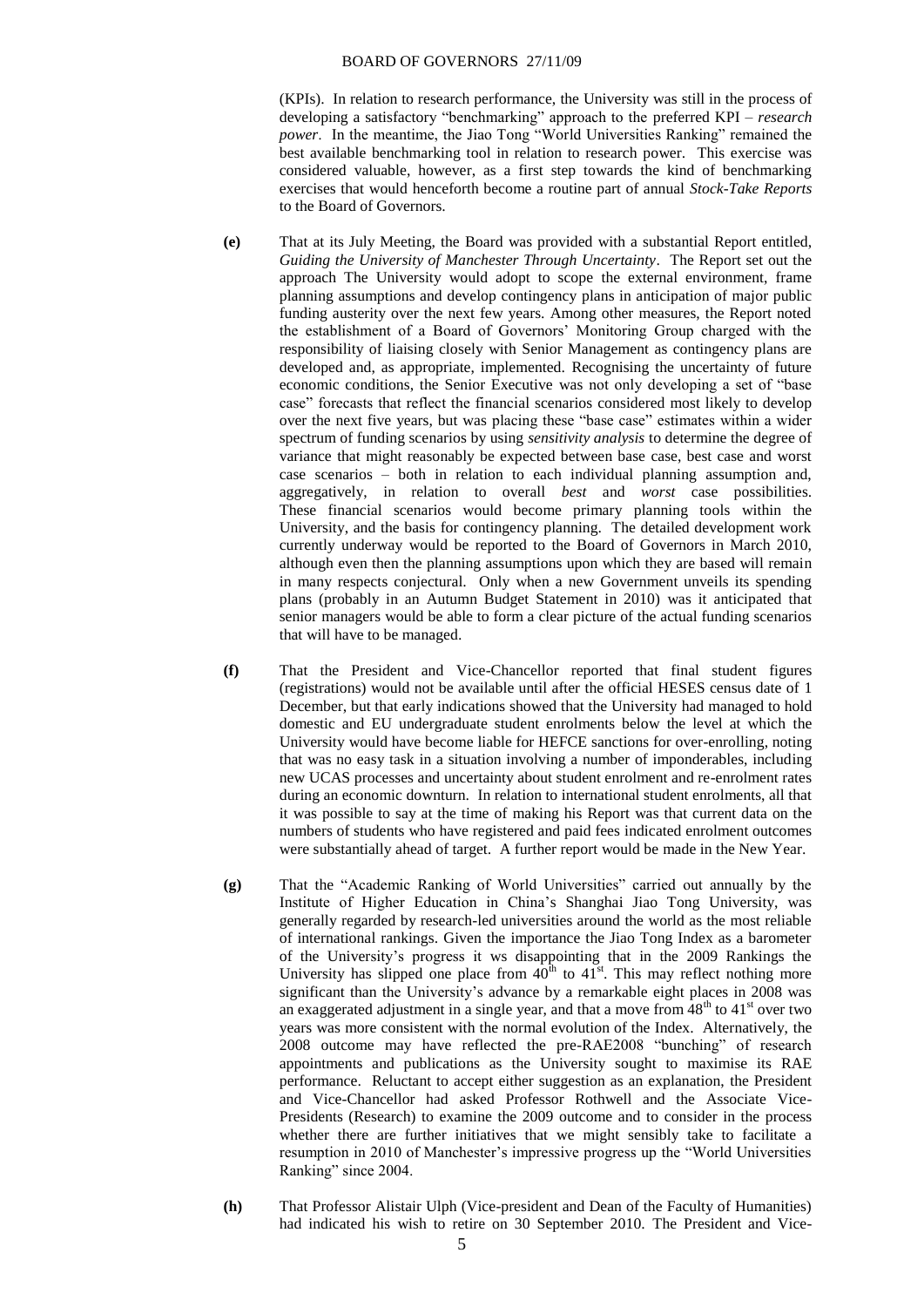Chancellor commented that Professor Ulph had been outstandingly successful in his roles as Dean of the Faculty of Humanities and University Vice-President, and would be sorely missed. Preparations for the open advertisement of the Vice-President and Dean of Humanities position were underway. The appointment process was expected to be completed in good time for the beginning of the next academic year.

- **(i)** The President and Vice-Chancellor reported to the Board in February 2009 on the intention of the Government to develop a policy framework for Higher Education over the next ten to fifteen years. On 3 November 2009 the Secretary of State for Business, Innovation and Skills, Lord Mandelson, had launched The Higher Education Framework *Higher Ambitions.* A summary of the key features of the Framework and the 17 proposals it contained which had been prepared by Universities UK was provided to members. In launching this framework Lord Mandelson foreshadowed an independent review of higher education funding and student finance, thus fulfilling the commitment made by the Government during the Commons stages of the Higher Education Act 2004 to review the operation of variable tuition fees after these had been in force for three years. On 9 November 2009 the Rt. Hon. David Lammy, Minister of State for Higher Education and Intellectual Property announced the appointment of Lord Browne of Madingley to chair this review. The review would have six other members chosen for the breadth and depth of their experience and expertise. These were Michael Barber, Diane Coyle, David Eastwood, Julia King, Rajay Naik and Peter Sands. The Review would take evidence from within higher education and from other interested parties, and will involve an Advisory Forum to be convened by the Chair. The Review was expected to report by the Autumn of 2010 with recommendations coming forward in 2011. Any changes implemented following the Review would come into effect in the academic year 2011/12 at the earliest.
- **(j)** That in the absence of Dr David Barker, the President and Vice-Chancellor provided a short report on matters in relation to Compliance and Risk. There were two matters raised. The first concerned the accident statistics presented at the last Board meeting and which had not changed substantially following the completion of the quarter. Secondly, he reported that as of 12th October, under the Safeguarding Vulnerable Groups Act, the University has a new legal "duty to refer" to the Independent Safeguarding Authority any occurrence where an individual causes harm to a child or vulnerable adult. Discussions had taken place to ensure that, in the event of such an occurrence being considered through existing staff and student disciplinary processes, there is a communication to the Head of Compliance and Risk, who will review and co-ordinate any communication with ISA.

### **Resolved:**

That the Board of Governors noted the wish of Professor Alistair Ulph to retire on 30 September 2010, and placed on record the deep appreciation and admiration felt for the magnificent contribution he had made as a Vice-President and as Dean of Humanities to the consolidation of the Manchester merger and to the emergence of the new University as a major international institution well on the way to realising its ambitious *Manchester 2015* Goals. The Board wished Alistair and Nanette a long and happy retirement.

### **(2) Report to the Board of Governors on exercise of delegations**

### **Reported:**

## **(a) Grant of the title of Professor Emeritus**

Acting on behalf of Senate and the Board of Governors, the President and Vice-Chancellor had approved the conferment of the title of Professor Emeritus on the following:

Professor Richard Abadi, Professor of Visual Science in the Faculty of Life Sciences (*from 1 November 2009*)

Professor Peter Aczel, Professor of Mathematical Logic and Computing Science in the School of Computer Science (*from 1 October 2009*)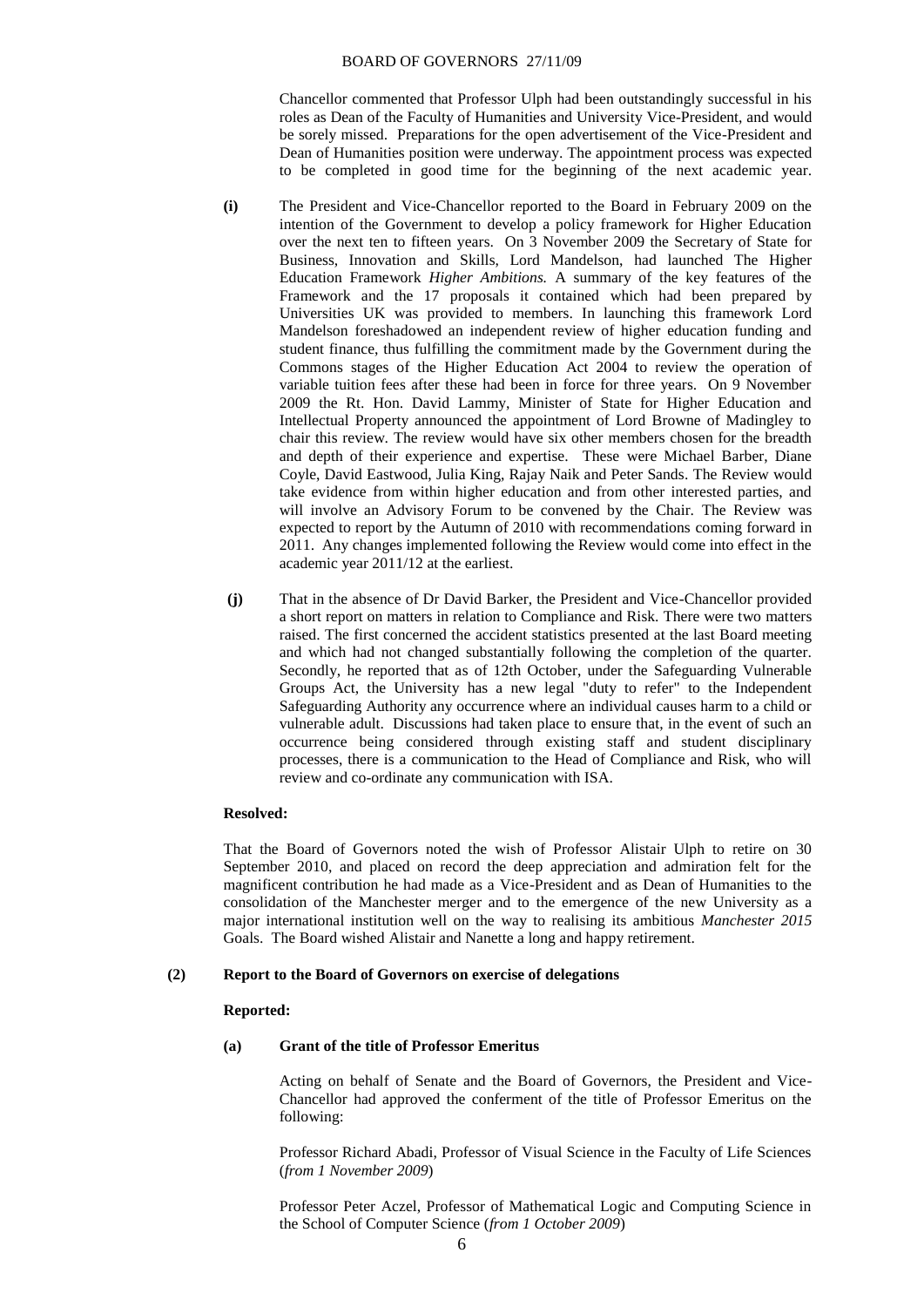Professor Tudor Rickards, Professor of Creativity and Organisational Change in the Manchester Business School (*from 1 October 2009*)

#### **(b) Representatives on outside institutions**

Acting on behalf of the Board of Governors, the President and Vice-Chancellor had approved the appointment or the re-appointment of the following:

Manchester High School for Girls Mrs Diana Kloss, re-appointed for the period 1 September 2009 to 31 August 2013.

## **(c) Other authorisations on behalf of the Board**

(i) Acting on behalf of the Board of Governors, the Acting President and Vice-Chancellor had approved the addition to the list of the University's authorised signatories, for the purpose stated:

> Mr Chris Petty, General Counsel (for the purpose of signing contracts and agreements).

(ii) The Registrar and Secretary had granted permission for the Director of Whitworth Art Gallery to dispose of a number of items of furniture within the collection, following a review by the Gallery. The furniture would be disposed of either through transfer to another public collection, or where this is not possible, sold through auction. In the latter circumstances, then any funds raised would support the purchase of art in line with the Gallery's Acquisition Policy. The majority of furniture, which included chairs, tables and display cabinets, were of relatively low value, and were unlikely to be displayed by the Gallery in the foreseeable future.

## **(d) Seal orders**

Pursuant to General Regulation VII.4, the Common Seal of the University had been affixed to the instruments recorded in entries no. 914-924, Seal Register 1.

## **10. Board committee reports**

**(1) Finance Committee** (12 November)

**Received:** A summary report and minutes from the meeting of the Finance Committee held on 12 November 2009.

#### **Reported:**

- **(1)** That the Registrar and Secretary reported that he and the Chairman of the Trustees of the USS pension scheme would be speaking with the Pensions Regulator on 17th November 2009 to confirm that all the issues relating to the 2007 valuation had now been resolved.
- **(2)** That Finance Committee approved the replacement of the existing pensions guarantee by a guarantee secured on properties to the value of £50m, noting that the contingent security guarantee will not reduce or constrain the University's ability to dispose of properties in the future.
- **(3)** That the Finance Committee noted an updated summary identifying earmarked and free funds as at end of July 2009. Of the closing cash balance of £168m, identified earmarked cash totalled £90.4m. In addition, some £51m of research income was deferred, suggesting it had been received in advance of costs being incurred. The Director of Finance had subsequently been informed that a further £10m has been committed to a new building for cancer research. The balance of only £16m was very low, being approximately two weeks pay bill.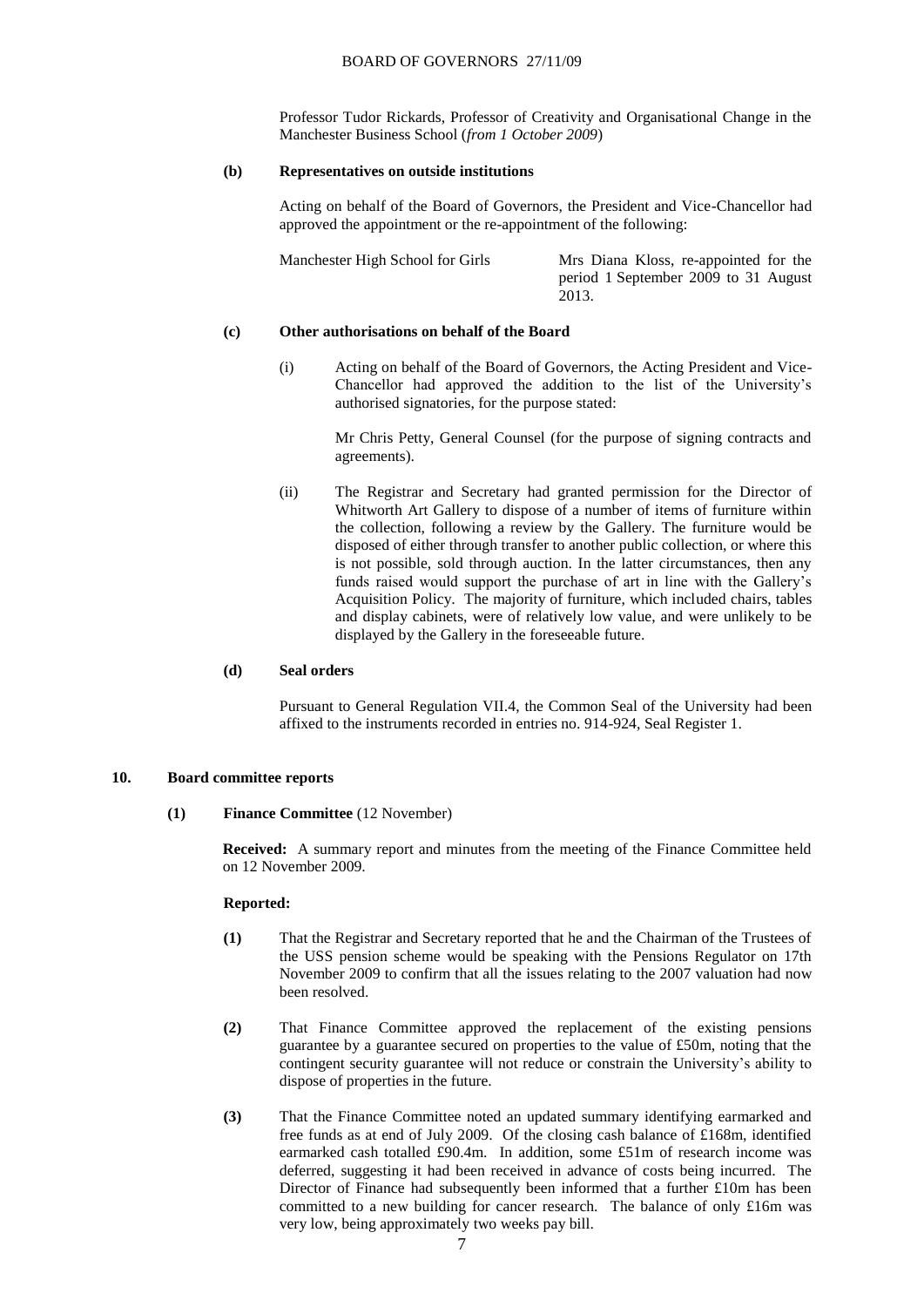- **(4)** That there was considerable uncertainty about future levels of HEFCE and Research Council funding; funding of pension deficits; potential costs of restructuring; and the requirements of the "green" agenda in relation to future funding of capital projects via HEFCE. This could have serious impact on the cash position and because of the uncertainties surrounding years 3 to 5 of the 5 year Forecasts, the Director of Finance expressed concern regarding the lack of robust long term forecasts for cash.
- **(5)** That the Finance Committee approved the write-off of £216k of irrecoverable debt covering the period to June 2009.
- **(6)** That the Finance Committee received the financial statements for the year ended 31st July 2009. The accounts were recommended for acceptance by the Board of Governors and the President and Vice Chancellor and the Chairman of the Board of Governors would sign them on behalf of the University prior to submission to the Funding Council.
- **(7)** That the Finance Committee approved the Five Year Forecasts and recommended them for acceptance by the Board and submission to the Funding Council.
- **(8)** That Dr Keith Lloyd (chairman of SUSC) reported that the annual accounts for the University's subsidiary companies had been approved at its meeting on 12th October 2009, with the exception of MBSW Ltd, MBSI Ltd and MICL. The outstanding issues in relation to MBSI Ltd had been resolved and the accounts approved at the meeting of SUSC on 12th November 2009. However, there remained unresolved issues in relation to MBSW Ltd and MICL which required further work before the accounts could be signed off.
- **(9)** That Finance Committee requested clarification of the capital approval process under which they would be asked to review and formally approve the projects for the Learning Commons (£10m) and the School of Chemical & Analytical Sciences (£10m).
- **(2) Audit Committee** (16 November)

**Received:** A summary report and minutes from the meeting of the Audit Committee held on 16 November 2009.

### **Reported:**

- **(1)** That the Committee received a report on a new quality assurance process governing the submission of TRAC returns. The executive management of the University would be considering the University compliance checklist well before the deadline for submission, and the Audit Committee would receive a short report on the outcome its next meeting.
- **(2)** That the Committee considered a draft of the Annual Report of the Audit Committee. The Report had been compiled in a form that was consistent with the guidelines issued by HEFCE in its Code of Practice on Audit and Accountability, and included a resumé of the work of the Internal and External Auditors to date, and of other significant matters considered by the Committee.
- **(3)** That the Committee considered the Management Letter and accompanying Report from the External Auditors (Deloitte LLP) on the Draft Accounts (and also received by the Committee) for the period ended 31 July 2009, which recorded the key features of the audit, and contained details of specific observations arising, and the way they had been treated in the Accounts.
- **(4)** That the Committee received and approved a revised Statement on Corporate Governance, as presented within the Financial Statements.
- **(5)** That the Committee resolved to recommend to the Board that the External Auditors, Deloitte LLP, should be re-appointed for 2009/10.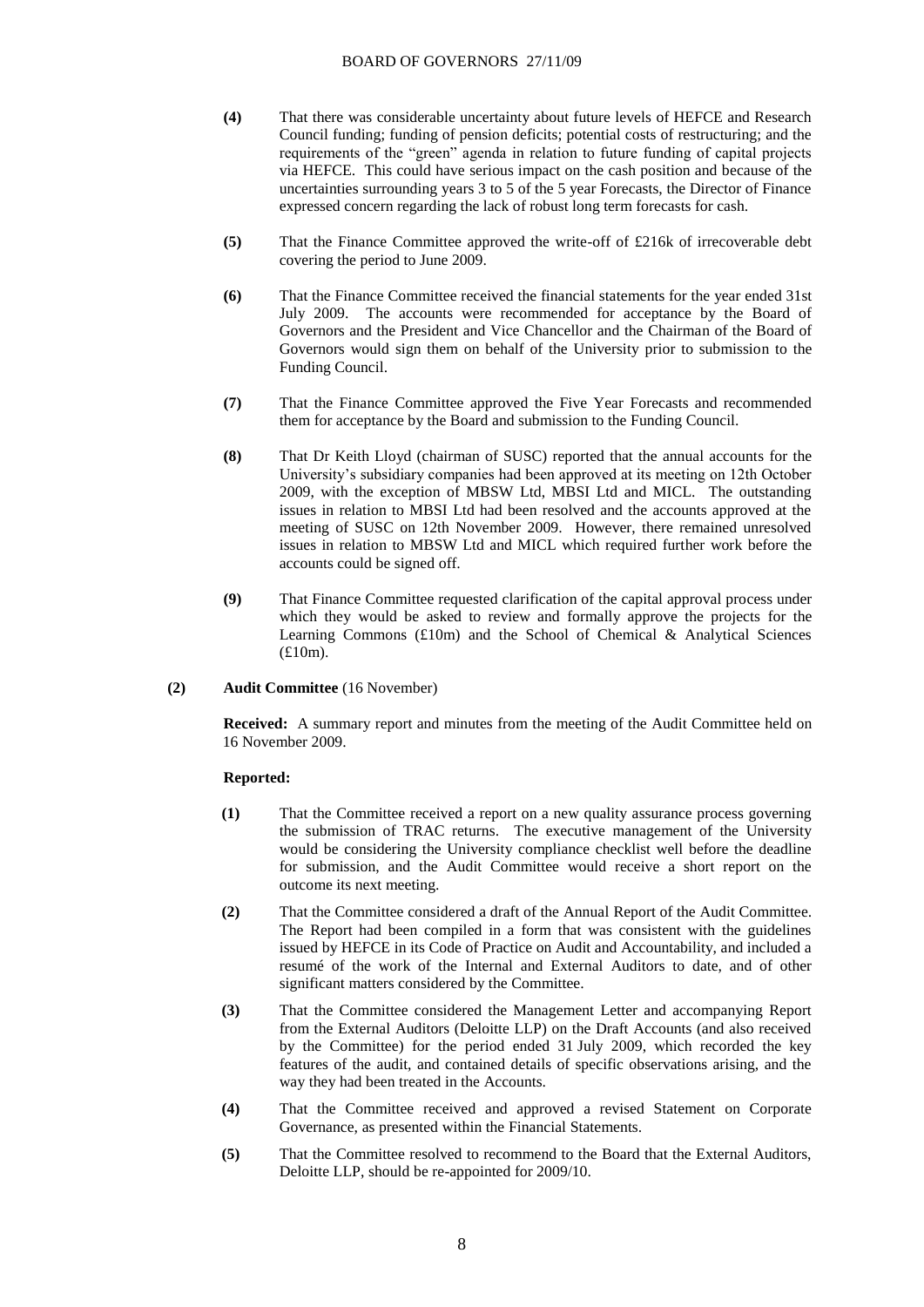### **Resolved:**

- **(1)** To approve the re-appointment of Deloitte as external auditors of the financial statements for the year ending 31 July 2010.
- **(2)** To approve the revised Statement on Corporate Governance for inclusion within the financial statements and onward transmission to HEFCE.
- **(3)** To approve the Report of the Internal Auditors and its onward transmission to HEFCE.
- **(4)** To approve the Annual Report of the Audit Committee and its onward transmission to HEFCE.
- **(3) Risk Committee** (16 November)

**Received:** A summary report and minutes from the meeting of the Risk Committee held on 16 November 2009.

### **Reported:**

- **(1)** That the Risk Committee recommended that no significant amendments to the existing Policy were needed and that the Board approve the Health and Safety Policy for 2009-10.
- **(2)** That the Committee noted that arrangements were in hand to introduce a more structured induction programme for Heads of Schools and to consider ways in which relevant university policies and procedures were better communicated to and understood by staff at all levels.
- **(3)** That the Committee agreed that it would undertake, over a number of meetings, a more detailed review of the strategic risks that had been identified by senior management.
- **(4)** That the Committee requested a written report on progress against recommendations made in Professor Coggon's provisional report.
- **11. Report from the Senate** (from the meeting held on 4 November 2009)

**Received:** A summary of matters discussed at the meeting of the Senate held on 4 November.

**Noted:**

- **(1)** That the Vice-President (Teaching & Learning) gave a presentation and update to members on developments within Teaching and Learning.
- **(2)** That the Senate received a report from the Deputy President and Deputy Vice-Chancellor on the research profiling exercise underway.
- **(3)** That the Senate had approved, with minor amendment, a policy on consensual relationships, which had been developed in consultation with the Head of the Student Support Office, and the campus trade unions and prepared following the recommendations arising from a case heard by the Office of the Independent Adjudicator (OIA).

**Resolved:** To approve the policy on Consensual Relationships.

**12. Report from the Planning and Resources Committee** (from the meeting held on 10 November 2009)

**Received:** A summary of matters discussed at the meetings of the Committee held on 10 November.